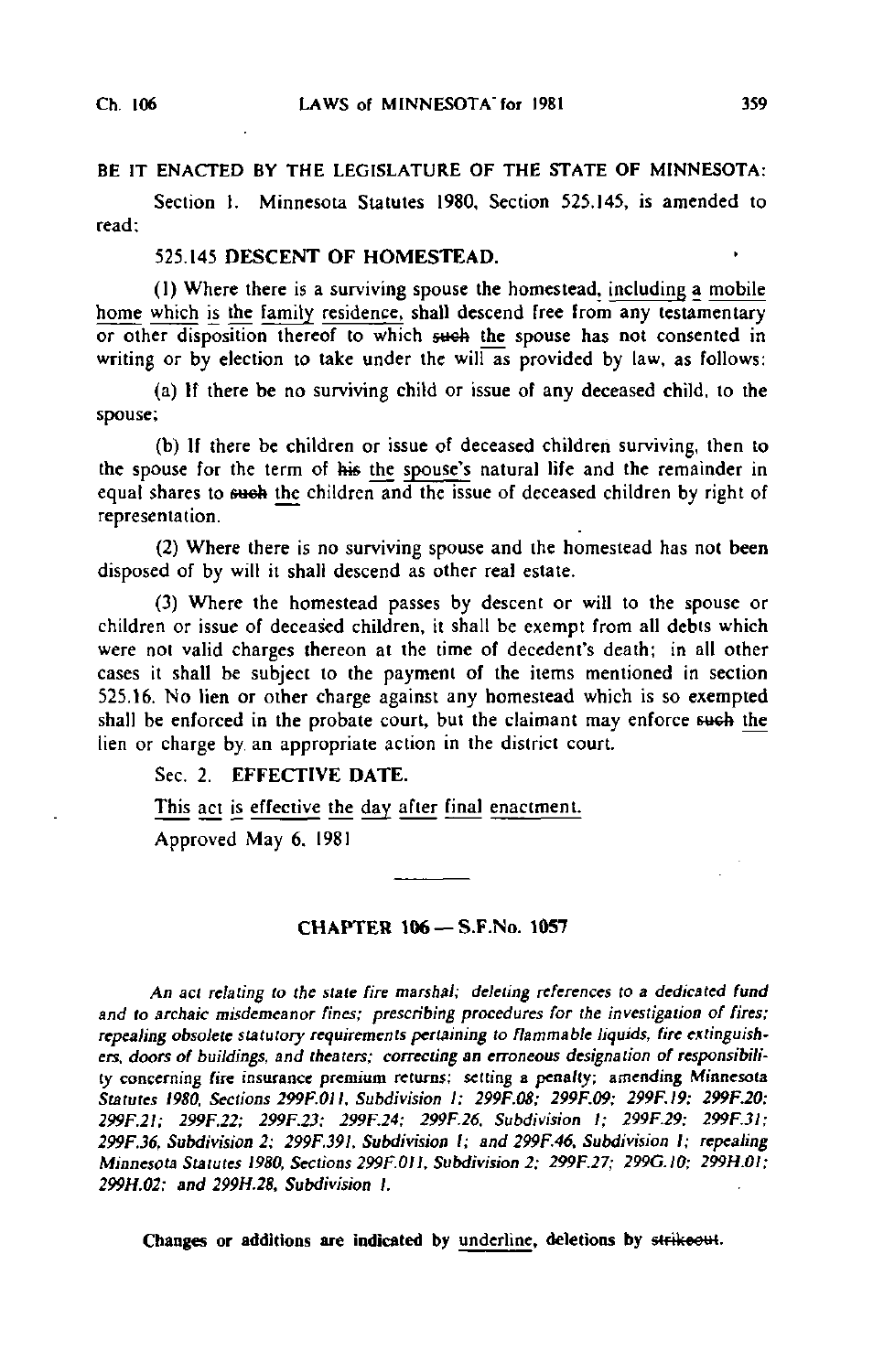# BE IT ENACTED BY THE LEGISLATURE OF THE STATE OF MINNESOTA:

Section 1. Minnesota Statutes 1980, Section 299F.011, Subdivision 1, is amended to read:

Subdivision 1. The commissioner of public safety through the division of fire marshal may promulgate a uniform fire code and make amendments thereto in accordance with the administrative procedure act, in chapter 15. The code and its amendments shall conform insofar as practicable to modej fire codes generally accepted and in use throughout the United States, with consideration given to existing statewide specialty codes presently in use in the state of Minnesota. Statewide specialty codes and model codes with necessary modifications may be adopted by reference in accordance with section 15.0412, subdivision 4a.

Sec, 2. Minnesota Statutes 1980, Section 299F.08, is amended to read:

#### 299F.08 PREMISES, WHEN ENTERED.

Subdivision 1. IMMEDIATE ENTRY. In the performance of the duties imposed by the provisions of this chapter, the state fire marshal, and any of his subordinates, at all times of day or night may enter upon and examine during and within a reasonable time after a fire has been extinguished, may enter any building or premises where a fire has occurred and other buildings and premises adjoining or near thereto to investigate and gather evidence. In determining whether a search is reasonable within the meaning of this subdivision, the need for investigatory search for the cause of the fire shall be balanced against the privacy rights of the occupant or owner of the building or premises.

Subd. 2. ADMINISTRATIVE SEARCH WARRANT. After the reasonable time prescribed by subdivision 1 for an investigatory search has expired, subsequent entries to the building or premises to investigate and gather evidence may be made only if there is consent from the owner or occupant of the building or premises or pursuant to an administrative search warrant issued by a judge.

In determining whether to issue an administrative search warrant for the purposes of this subdivision, the judge, in conforming his decision to constitutional doctrine governing warrant procedures for administrative searches, shall consider but not be limited to the following factors:

(a) Scope of the proposed search;

(b) Number of prior entries by fire officials;

(c) Time of day when the search is proposed to be made;

(d) Lapse of time since the fire;

(e) Continued use of the building; and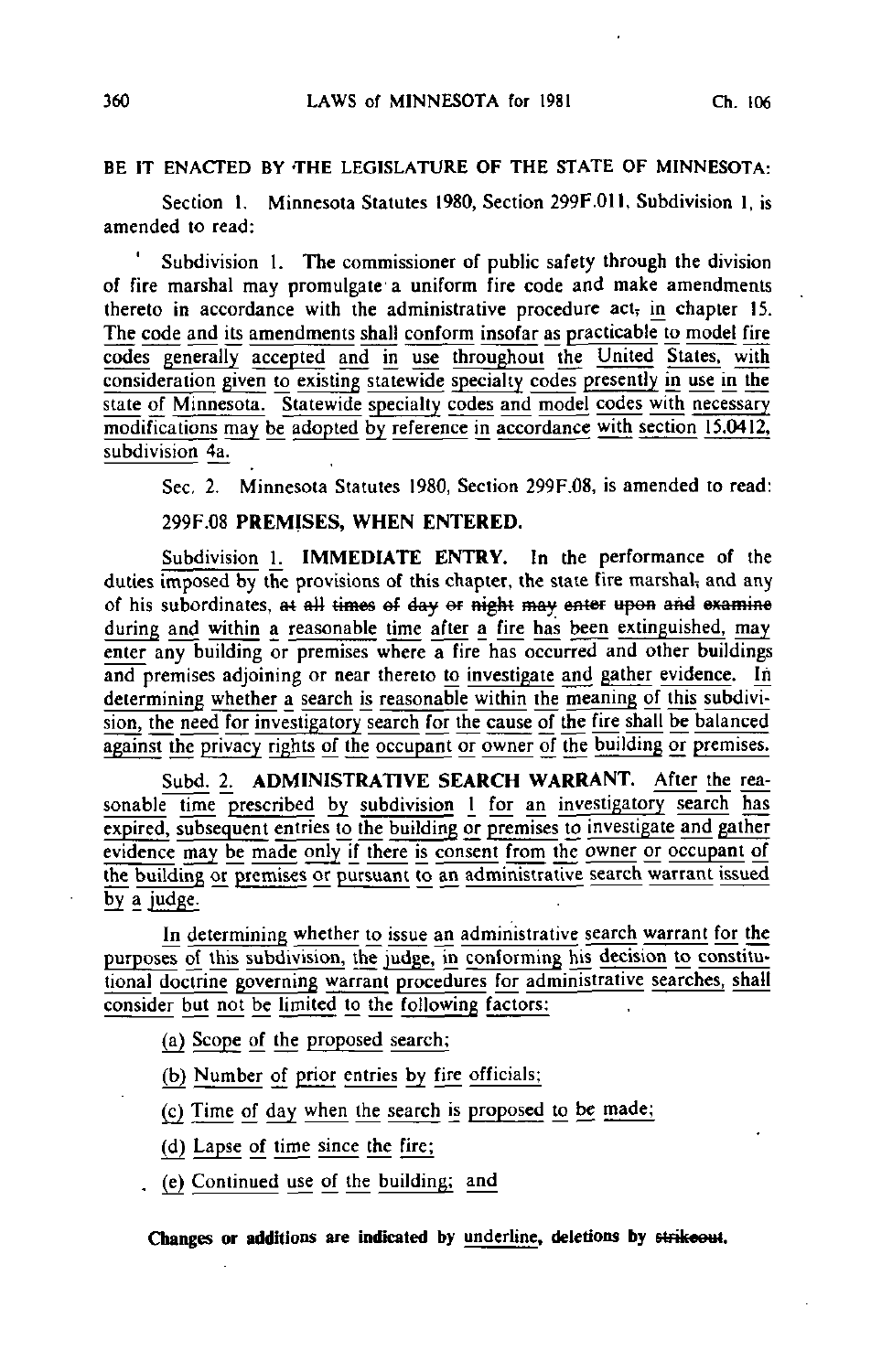(f) The owner's or occupant's efforts to secure the building against intruders.

Subd. 3. CRIMINAL SEARCH WARRANT. If during the course of an investigatory search under an administrative search warrant issued in accordance with subdivision 2, the fire marshal or any of his subordinates find probable cause to believe arson has occurred and require further access to the building or premises to gather evidence for possible prosecution, a criminal search warrant must be obtained from a judge.

Sec. 3. Minnesota Statutes 1980, Section 299F.09, is amended to read:

#### 299F.09 BUILDINGS, ENTERED WITHIN REASONABLE HOURS.

The state fire marshal, his chief assistant, deputies, and'subordinates, the chief of the fire department of each city where a fire department is established, the mayor of a city where no fire department exists, or the clerk of a town in territory without the limits of a city, at all reasonable hours may enter into all buildings and upon all premises within their jurisdiction for the purpose of examination, after proper consent from the occupant or owner or pursuant to an administrative search warrant. If the examination occurs subsequent to a fire, entry into a building or premise is governed by section 299F.08.

Sec. 4. Minnesota Statutes 1980, Section 299F.19, is amended to read:

# 299F.19 REGULATIONS RULES ON FLAMMABLE LIQUIDS AND EXPLOSIVES.

Subdivision 1. The state fire marshal commissioner of public safety shall make, promulgate, and enforce reasonable adopt rules and regulations for the safekeeping, storage, handling, use, transportation, or other disposition of flammable liquids, flammable gases, blasting agents, and explosives except transportation by petroleum carriers as covered in chapter 221; but loads carried in or on vehicles transporting such products upon public highways within this state shall be governed by the uniform vehicle size and weights provisions in sections 169.80 to 169.88. The rules and regulations for flammable liquids and flammable gases shall be distinguished from each other and from the rules and regulations covering other materials subject to regulation under this subdivision.

Subd. 2. For the purposes of this section, and the rules and regulations adopted pursuant thereto, the term flammable liquids shall mean any liquid having a flash point below 200 degrees Fahrenheit and having a vapor pressure not exceeding 40 pounds per square inch, absolute, at 100 degrees Fahrenheit. The term flammable gases includes flammable materials which do not exist as a liquid or solid at a temperature of 60 degrees Fahrenheit and a pressure of 14.7 pounds per square inch absolute.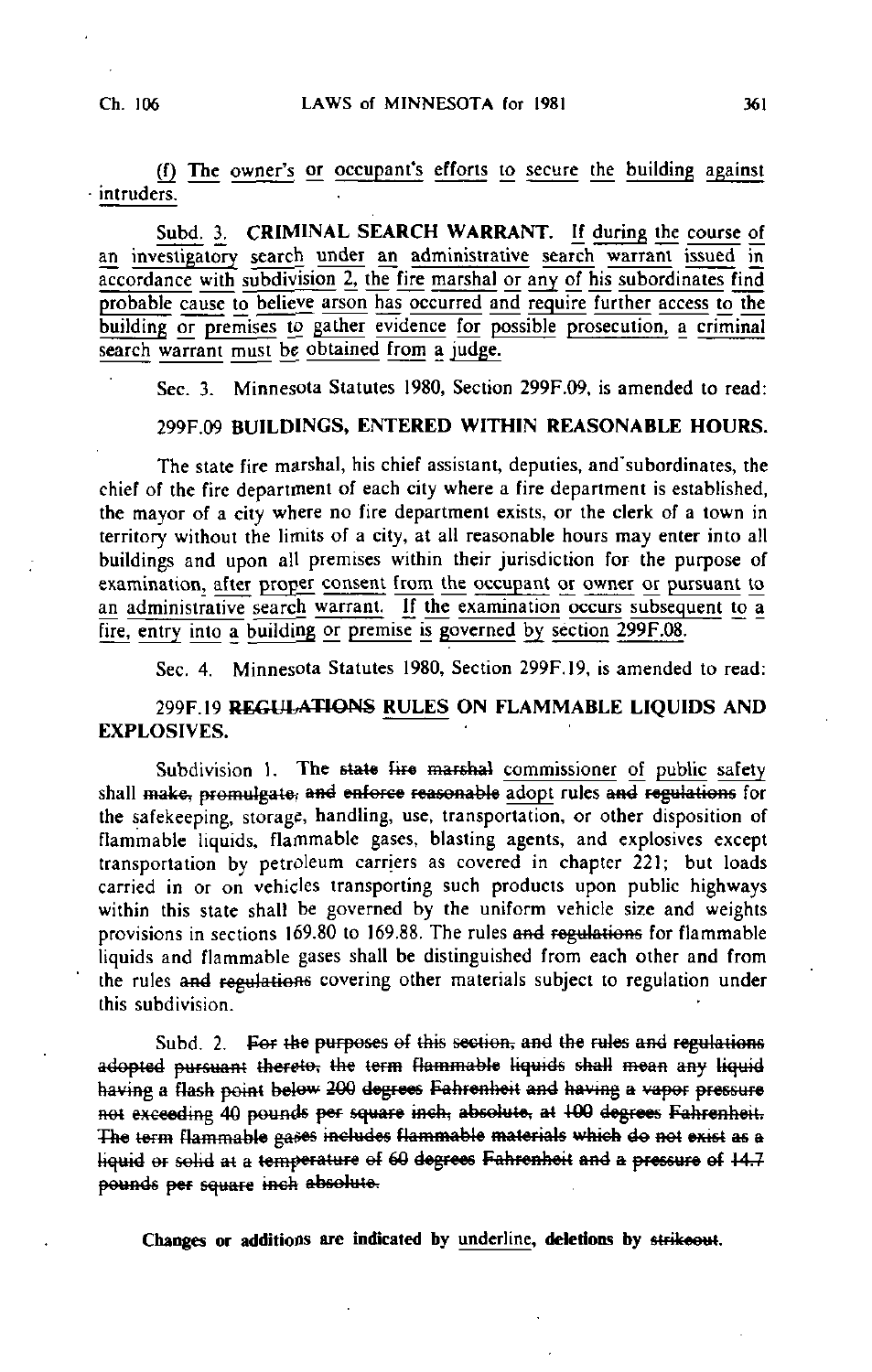For the purposes of this section, and the rules and regulations adopted pursuant thereto, the term blasting agent shall mean means any material or mixture, consisting of a fuel and oxidizer, intended for blasting, not otherwise classified as an explosive and in which none of the ingredients is classified as an explosive, providing that the finished product, as mixed and packaged for use or shipment, cannot be detonated by means of a Number 8 test blasting cap when unconfined. The term blasting agent does not include flammable liquids or flammable gases.

For the purposes of this section, and the rules and regulations adopted pursuant thereto, explosives shall be are divided into three classes and are defined as follows:

Class A explosives. Possessing detonating or otherwise maximum hazard, such as dynamite, nitroglycerin, picric acid, lead azide, fulminate of mercury, black powder, blasting caps, and detonating primers.

Class B explosives. Possessing flammable hazard, such as propellant explosives (including some smokeless powders), black powder, photographic flash powders, and some special fireworks.

Class C explosives. Includes certain types of manufactured articles which contain Class A, or Class B explosives, or both, as components but in restricted quantities.

The term explosive or explosives shall mean means any chemical compound, mixture or device, the primary or common purpose of which is to function by explosion; that is, with substantially instantaneous release of gas and heat, unless such compound, mixture, or device is otherwise specifically classified by the interstate commerce commission. The term explosives shall include includes all material which is classified as Class A, Class B, and Class C explosives by the interstate commerce commission, and includes, but is not limited to dynamite, black powder, pellet powder, initiating explosives, blasting caps, electric blasting caps, safety fuse, fuse lighters, fuse igniters, squips, cordeau detonate fuse, instantaneous fuse, igniter cord, igniters, and some special fireworks. Commercial explosives are those explosives which are intended to be used in commercial or industrial operation. The term explosives does not include flammable liquids or flammable gases.

Subd. 3. No local government shall enact any regulation or ordinance which is inconsistent with the rules and regulations adopted by the state fire marshal commissioner of public safety pursuant to this section. Nothing in this section shall be construed to affect the power of any local government, when so authorized by law, to regulate the use of land by zoning. Any city in which there is no comprehensive zoning ordinance in effect may prohibit the installation or erection of flammable liquid bulk plants within areas which are predominantly residential or in areas used predominantly for retail mercantile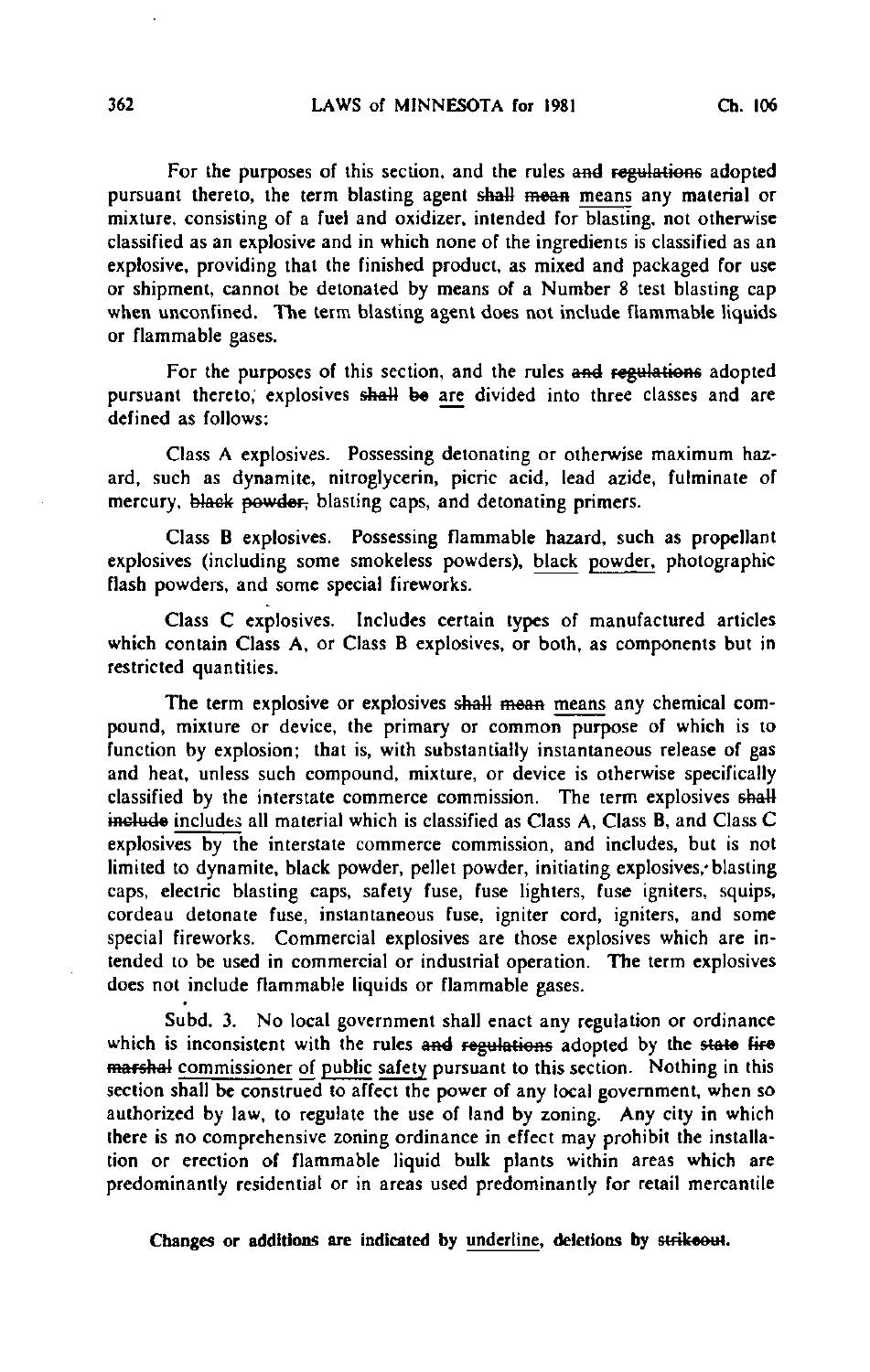purposes. Any city may prescribe routes for the transportation of flammable liquids through such city by motor vehicle transport.

Subd. 4. The fire marshal of each city of the first class, the chief of the fire department of each other city in which a fire department is established, the mayor of each city in which no fire department exists, the president of the statutory city board of each statutory city in which no fire department exists, and the town clerk of each town without the limits of any city shall; upon direction of the state fire marshal, or assistant state fire marshal, enforce within their respective jurisdictions all rules and regulations adopted pursuant to this section and shall render such other assistance as may be requested.

Subd. 5. Any violation of a rule of regulation shall constitute a misdemeanor.

Subd. 6. The code and all amendments thereto shall be filed with the secretary of state and published in accordance with sections 15.046 to 15.049.

Sec. 5. Minnesota Statutes 1980, Section 299F.20, is amended to read:

#### 299F.20 FAILURE TO COMPLY, PUNISHMENT.

Any officer referred to in section 299F.04 who neglects to comply with any of the requirements of this chapter shall, upon conviction, be punished by a fine of not less than \$25 nor more than \$100 for each neglect or violation is guilty of a misdemeanor.

Sec. 6. Minnesota Statutes 1980, Section 299F.21, is amended to read:

299F.21 FIRE INSURANCE COMPANIES TO PAY COST OF MAINTENANCE.

For the purpose of maintaining the office of the state fire marshal a paying all the expenses incident thereto, Every insurance company, including reciprocals, interinsurance exchanges or Lloyds, doing business in the state, excepting farmers' mutual fire insurance companies and township mutual fire insurance companies, shall hereafter, pay to the state treasurer on or before March 1 annually, a tax upon its fire premiums or assessments or both, as follows:

A sum equal to one-half of one percent of the gross premiums and assessments, less return premiums, on all direct business received by it in this state, or by its agents for it, in cash or otherwise, during the preceding calendar year, including premiums on policies covering fire risks only on automobiles, whether written under floater form or otherwise. In the case of a mutual company or reciprocal exchange the dividends or savings paid or credited to members in this state shall be construed to be return premiums. The money so received into the state treasury shall be set aside as a special fund and it is hereby appropriated for the maintenance of the office of the state fire marshal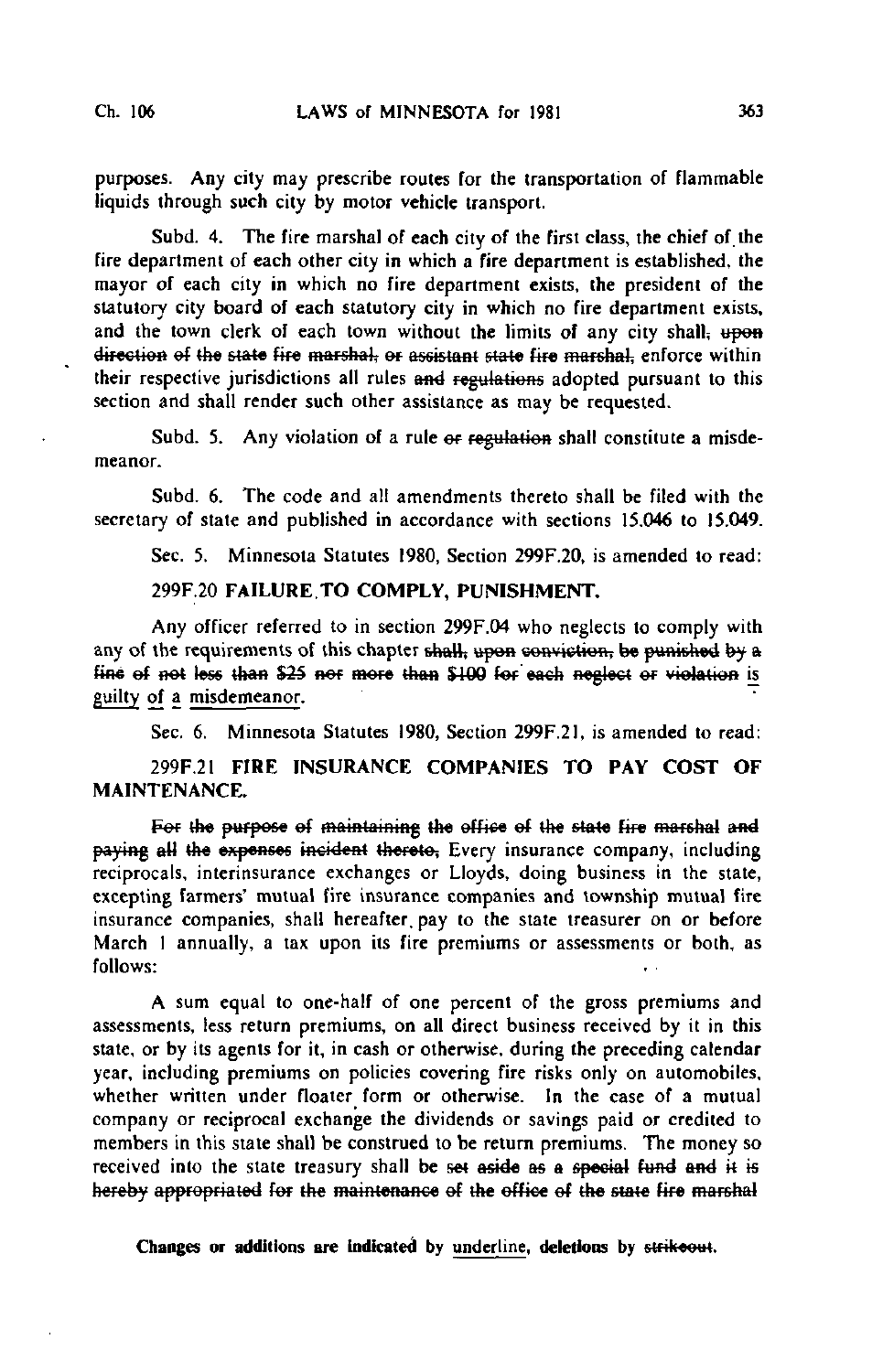and the expenses incident thereto. The state shall not be liable in any manner for the salary of the state fire marshal, his chief assistant, deputies, clerks, and other employees. or for the maintenance of the office of fire marshal or any expenses incident thereto, and the same shall be payable only from the special fund provided for in this section credited to the general fund.

If the tax prescribed by this section is not paid by March I. annually, a penalty of ten percent shall accrue on such the tax, and thereafter such the tax and penalty shall draw interest at the rate of one percent per month until paid.  $\cdot$ 

Sec. 7. Minnesota Statutes 1980, Section 299F.22, is amended to read:

### 299F.22 EXAMINATION OF RETURNS; ASSESSMENT; RE-TURNS.

The commissioner of public safety insurance shall, as soon as practicable after a return required by section  $299F.21$ , is filed, examine the same and make any investigation or examination of the company's records and accounts that he may deem deems necessary for determining the correctness of the return. The tax computed by him on the basis of such the examination and investigation shall be is the tax to be paid by such the company. If the tax found due shall be is greater than the amount reported as due on the company's return, the commissioner shall assess a tax in the amount of such the excess and the whole amount of such the excess shall be paid to the state treasurer within 30 days after notice of the amount and demand for its payment shall have been is mailed to the company by the commissioner. If the understatement of the tax on the return was false and fraudulent with intent to evade the tax, the installments of the tax shown by the company on its return which have not been are not paid shall be paid to the state treasurer within 30 days after notice of the amount thereof and demand for payment shall have been is mailed to the company by the commissioner. If the amount of the tax found due the commissioner shall be is less than that reported as due on the company's return, the excess shall be refunded to the company in the manner provided by section 299F.26, except that no demand therefor shall be is necessary, if they have already paid the whole of such the tax, or credited against any unpaid installment thereof; provided, that no refundment shall be made except as provided in section 299F.26, after the expiration of three and one-half years after the filing of the return.

If the commissioner examines returns of a company for more than one year, he may issue one order covering the several years under consideration reflecting the aggregate refund or additional tax due.

The notices and demands provided for by sections 299F.22 to 299F.24 shall be in such the form as the commissioner may determine determines. including a statement, and shall contain a brief explanation of the computation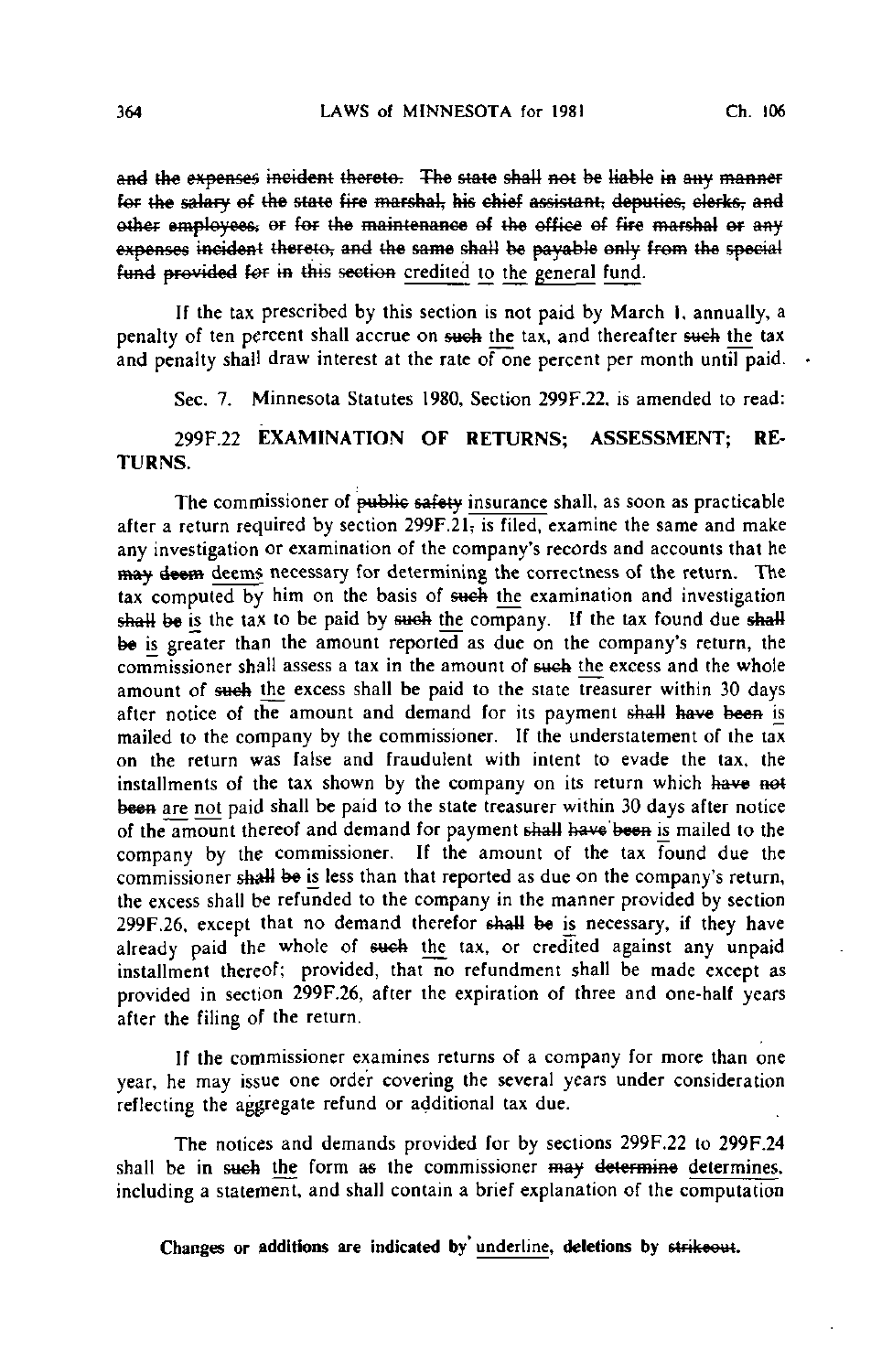of the tax and shall be sent by mail to the company at the address given in its return, if any, and if no such address is given, then to the last known address.

Sec. 8. Minnesota Statutes 1980, Section 299F.23, is amended to read:

# 299F.23 ASSESSMENT, FAILURE TO FILE RETURN; FALSE OR FRAUDULENT RETURN FILED.

If any company required by section  $299F.21$ ; to file any return shall fail fails to do so within the time prescribed or shall make makes, wilfully or otherwise, an incorrect, false, or fraudulent return, it shall, on the written demand of the commissioner of public safety insurance, file such the return, or corrected return, within 30 days after the mailing of such the written demand and at the same time pay the whole tax, or additional tax, due on the basis thereof. If such the company shall fail fails within that time to file such the return, or corrected return, the commissioner shall make for it a return or corrected return, from his own knowledge and from such the information as he can obtain through testimony, or otherwise, and assess a tax on the basis thereof, which tax, less any payments theretofore made on account of the tax for the taxable year covered by sueh the return, shall be paid within ten days after the commissioner has mailed to such the company a written notice of the amount thereof and demand for its payment. Any such return or assessment made by the commissioner on account of the failure of the company to make a return, or a corrected return, shall be is prima facie correct and valid, and the company shall have has the burden of establishing its incorrectness or invalidity in any action or proceeding in respect thereto.

Sec. 9. Minnesota Statutes 1980, Section 299F.24, is amended to read:

### 299F.24 COLLECTION OF TAX.

The tax required to be paid by section 299F.21, may be collected in any ordinary action at law by the commissioner of public safety insurance against the company. In any action commenced pursuant to this section, upon the filing of an affidavit of default, the clerk of the district court wherein the action was commenced shall enter judgment for the state for the amount demanded in the complaint together with costs and disbursements.

Sec. 10. Minnesota Statutes 1980, Section 299F.26, Subdivision I, is amended to read:

Subdivision 1. PROCEDURE, TIME LIMIT, APPROPRIATION. A company who which has paid, voluntarily or otherwise, or from whom which there has been was collected an amount of tax for any year in excess of the amount legally due for that year, may file with the commissioner of public safety insurance a claim for a refund of such the excess. Except as provided in subdivision 4, no such claim shall be entertained unless filed within two years after sueh the tax was paid or collected, or within three and one-half years from the filing of the return, whichever period is the longer.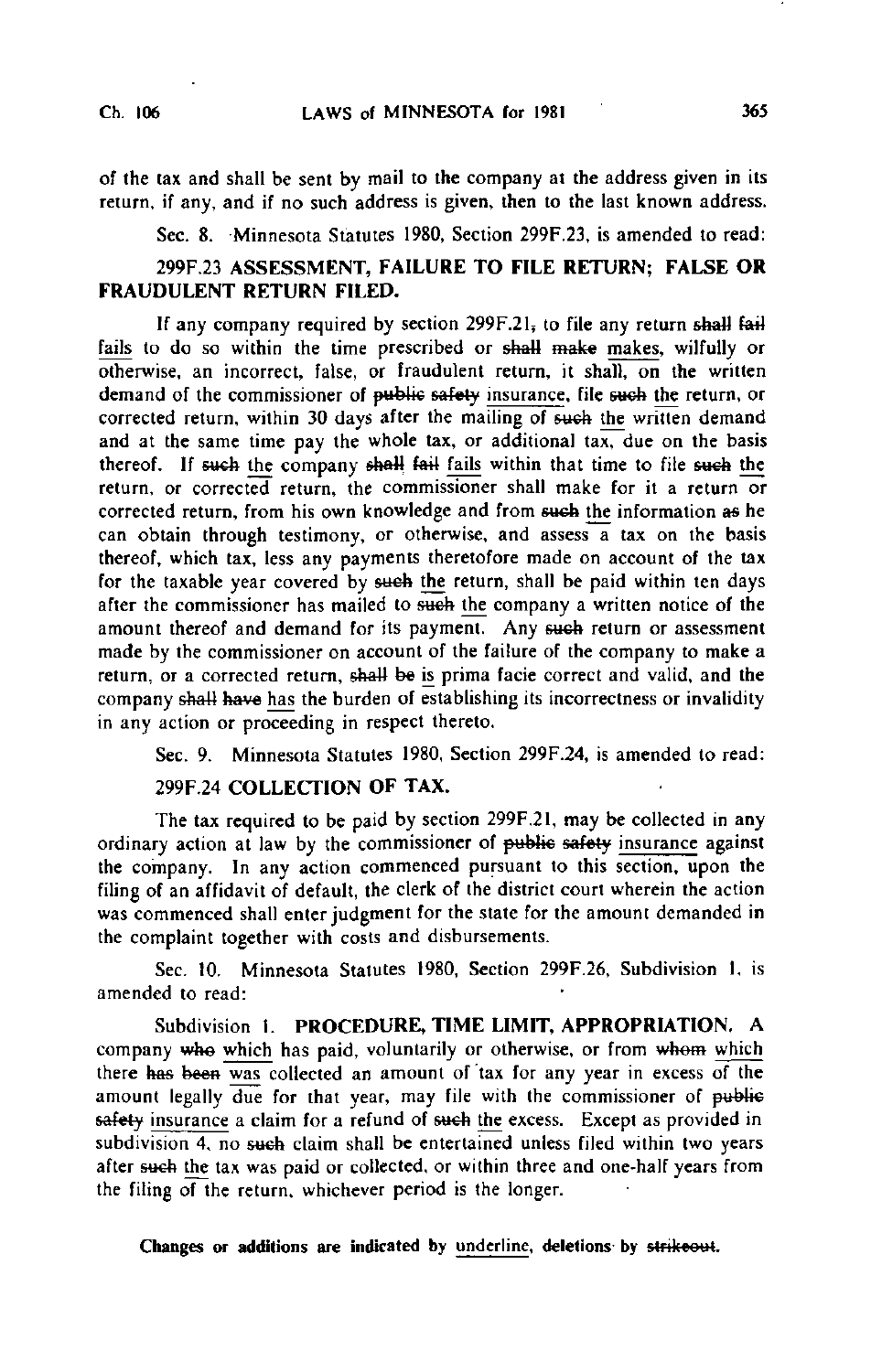Upon the filing of a claim the commissioner shall examine the same and shall make and file written findings thereon denying or allowing the claim in whole or in part and shall mail a notice thereof to the company at the address stated upon the return. If such claim is allowed in whole or in part, the commissioner shall issue his certificate for the refundment of the excess paid by the company, with interest at the rate of two percent per annum computed from the date of the payment or collection of the tax until the date the refund is paid to the company, and the commissioner of finance shall cause sueh the refund to be paid out of the proceeds of the taxes imposed by section  $299F.21$ , as other state moneys are expended. So much of the proceeds of such the taxes as may be is necessary are hereby appropriated for that purpose.

Sec. 11. Minnesota Statutes 1980, Section 299F.29, is amended to read:

# 299F.29 COUNTY AND CITY ATTORNEYS TO ASSIST.

The county attorney and city attorneys of any county political subdivision, upon request of the state fire marshal, his deputies or assistants, shall assist such officers upon an investigation of any fire, which in their opinion is of suspicious origin.

Sec. 12. Minnesota Statutes 1980, Section 299F.31, is amended to read:

# 299F.31 PENALTIES PAID INTO STATE TREASURY.

All penalties, fees, or forfeitures collected under the provisions of this chapter shall be paid into the state treasury for the benefit of the state fire marshal fund.

Sec. 13. Minnesota Statutes 1980, Section 299F.36, Subdivision 2, is amended to read:

Subd. 2. It shall be is unlawful for any person, firm or corporation directly or through an agent, to sell or offer for sale or, after the period allowed by the order provided for in subdivision 3, to have in possession any make, type or model of extinguisher, either new or used, for use as a fire extinguisher, unless &web the make, type or model of extinguisher has first been tested and is approved and labeled by the Factory Mutual Laboratories; or Underwriters' Laboratories, Inc., or other testing laboratory approved by the state fire marshal, as providing adequate and reliable tests and examinations; and it shall be unlawful for any person to deliver or make available for use in the state of Minnesota any make, type or model of extinguisher which is not tested or serviced as required in the standards of the National Fire Protection Association entitled "Standards fef the Installation, Maintenance and Use ef Portable Fire Extinguishers" (NFPA No. 10) dated June 1959 adopted by the state fire marshal in accordance with the administrative procedure act.

Sec. 14. Minnesota Statutes 1980, Section 299F.391, Subdivision 1, is amended to read: